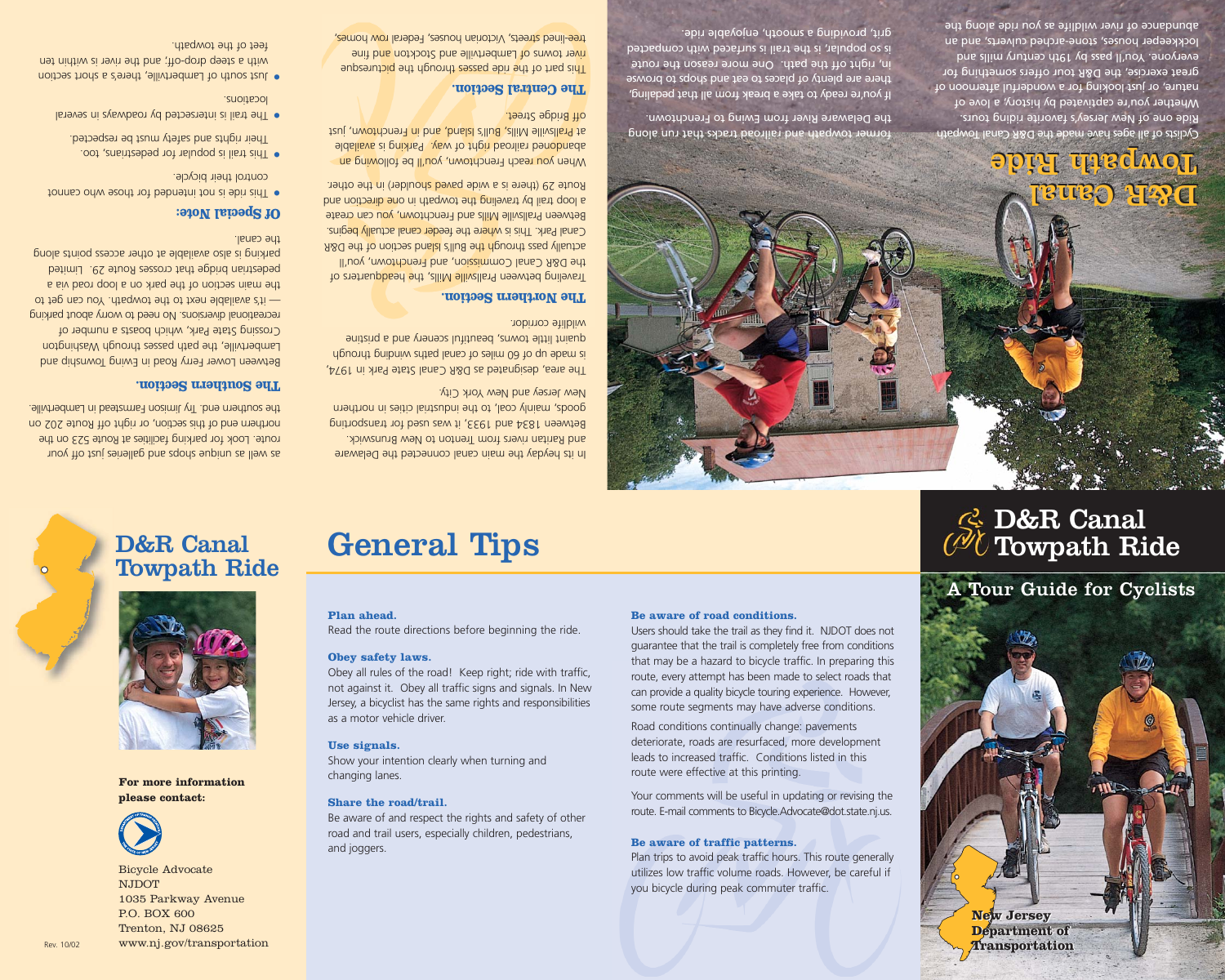## D&R Canal D&R Canal Towpath Ride Towpath Ride

Cyclists of all ages have made the D&R Canal Towpath Ride one of New Jersey's favorite riding tours. Whether you're captivated by history, a love of nature, or just looking for a wonderful afternoon of great exercise, the D&R tour offers something for everyone. You'll pass by 19th century mills and lockkeeper houses, stone-arched culverts, and an abundance of river wildlife as you ride along the

former towpath and railroad tracks that run along the Delaware River from Ewing to Frenchtown.

If you're ready to take a break from all that pedaling, there are plenty of places to eat and shops to browse in, right off the path. One more reason the route is so popular, is the trail is surfaced with compacted grit, providing a smooth, enjoyable ride.

In its heyday the main canal connected the Delaware and Raritan rivers from Trenton to New Brunswick. Between 1834 and 1933, it was used for transporting goods, mainly coal, to the industrial cities in northern New Jersey and New York City.

The area, designated as D&R Canal State Park in 1974, is made up of 60 miles of canal paths winding through quaint little towns, beautiful scenery and a pristine wildlife corridor.

### **The Northern Section.**

Traveling between Prallsville Mills, the headquarters of the D&R Canal Commission, and Frenchtown, you'll actually pass through the Bull's Island section of the D&R Canal Park. This is where the feeder canal actually begins. Between Prallsville Mills and Frenchtown, you can create a loop trail by traveling the towpath in one direction and Route 29 (there is a wide paved shoulder) in the other.

When you reach Frenchtown, you'll be following an abandoned railroad right of way. Parking is available at Prallsville Mills, Bull's Island, and in Frenchtown, just off Bridge Street.

## **The Central Section.**

This part of the ride passes through the picturesque river towns of Lambertville and Stockton and fine tree-lined streets, Victorian houses, Federal row homes, as well as unique shops and galleries just off your route. Look for parking facilities at Route 523 on the northern end of this section, or right off Route 202 on the southern end. Try Jimison Farmstead in Lambertville.

## **The Southern Section.**

Between Lower Ferry Road in Ewing Township and Lambertville, the path passes through Washington Crossing State Park, which boasts a number of recreational diversions. No need to worry about parking — it's available next to the towpath. You can get to the main section of the park on a loop road via a pedestrian bridge that crosses Route 29. Limited parking is also available at other access points along the canal.

## **Of Special Note:**

- This ride is not intended for those who cannot control their bicycle.
- This trail is popular for pedestrians, too. Their rights and safety must be respected.
- The trail is intersected by roadways in several locations.
- Just south of Lambertville, there's a short section with a steep drop-off; and the river is within ten feet of the towpath.